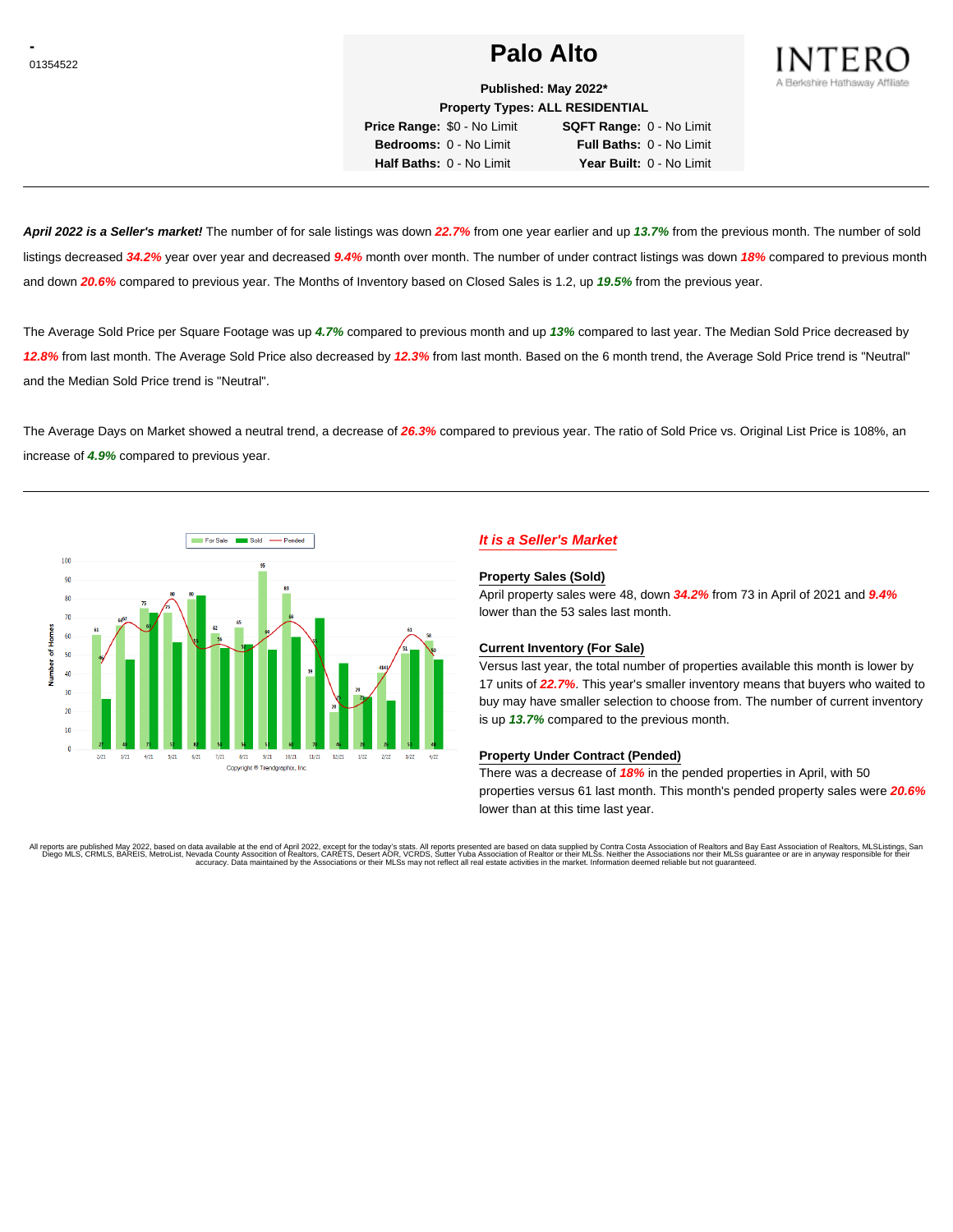# **Palo Alto Palo Alto**



# **Published: May 2022\***

**Property Types: ALL RESIDENTIAL**

**Price Range:** \$0 - No Limit **SQFT Range:** 0 - No Limit

**Bedrooms:** 0 - No Limit **Full Baths:** 0 - No Limit **Half Baths:** 0 - No Limit **Year Built:** 0 - No Limit

## **The Average Sold Price per Square Footage is Appreciating\***

The Average Sold Price per Square Footage is a great indicator for the direction of property values. Since Median Sold Price and Average Sold Price can be impacted by the 'mix' of high or low end properties in the market, the Average Sold Price per Square Footage is a more normalized indicator on the direction of property values. The April 2022 Average Sold Price per Square Footage of \$1830 was up **4.7%** from \$1748 last month and up **13%** from \$1619 in April of last year.

\* Based on 6 month trend – Appreciating/Depreciating/Neutral





## **The Days on Market Shows Neutral Trend\***

The average Days on Market (DOM) shows how many days the average property is on the market before it sells. An upward trend in DOM trends to indicate a move towards more of a Buyer's market, a downward trend indicates a move towards more of a Seller's market. The DOM for April 2022 was 14, up **40%** from 10 days last month and down **26.3%** from 19 days in April of last year.

### **The Sold/Original List Price Ratio Remains Steady\*\***

The Sold Price vs. Original List Price reveals the average amount that sellers are agreeing to come down from their original list price. The lower the ratio is below 100% the more of a Buyer's market exists, a ratio at or above 100% indicates more of a Seller's market. This month Sold Price vs. Original List Price of 108% is down **1.8%** % from last month and up from **4.9%** % in April of last year.

\* Based on 6 month trend – Upward/Downward/Neutral

\*\* Based on 6 month trend - Rising/Falling/Remains Steady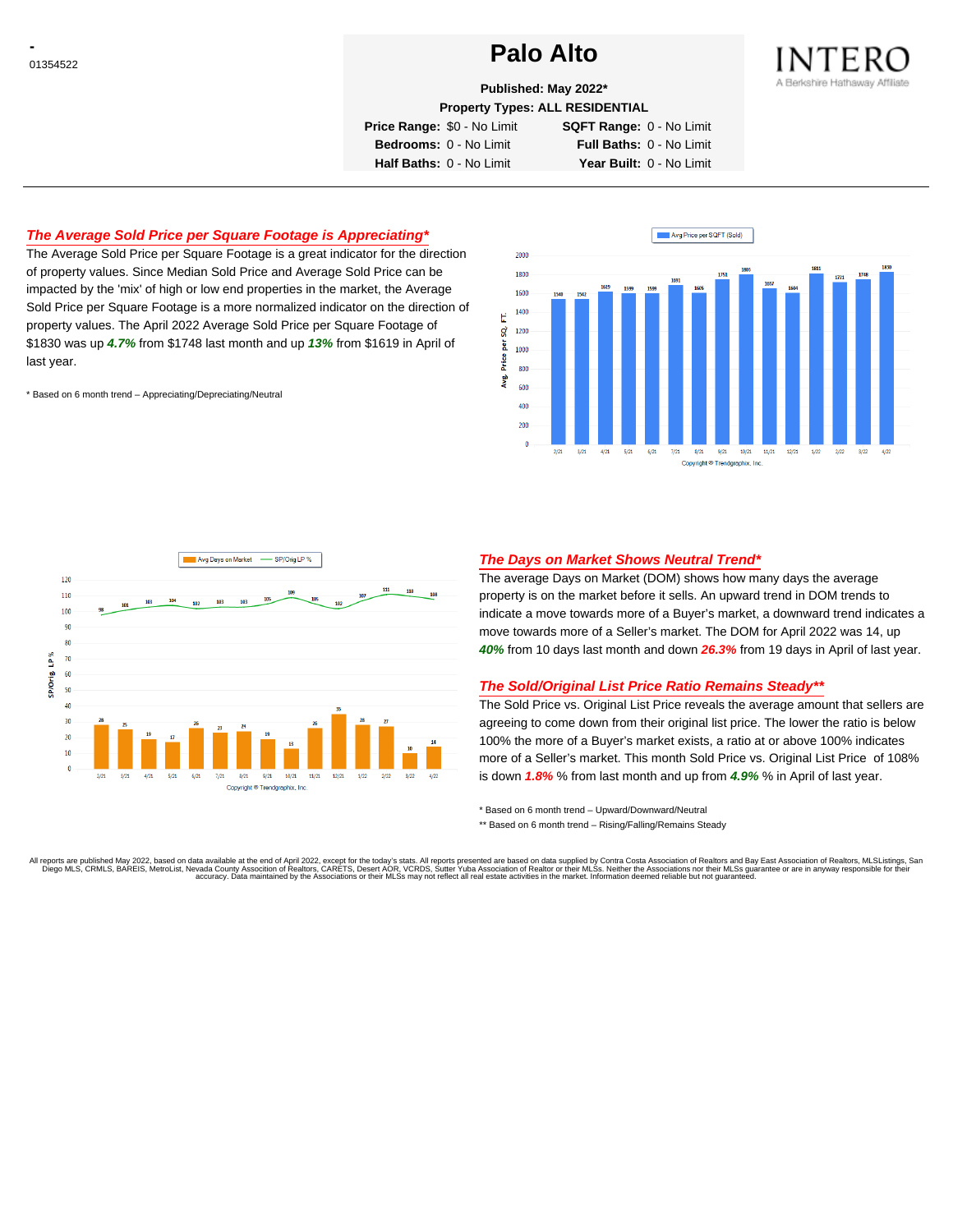# **Palo Alto Palo Alto**



## **Published: May 2022\***

**Property Types: ALL RESIDENTIAL**

**Price Range:** \$0 - No Limit **SQFT Range:** 0 - No Limit

**Bedrooms:** 0 - No Limit **Full Baths:** 0 - No Limit **Half Baths:** 0 - No Limit **Year Built:** 0 - No Limit

# **The Average For Sale Price is Depreciating\***

The Average For Sale Price in April was \$4,379,000, down **8.3%** from \$4,776,000 in April of 2021 and down **8.2%** from \$4,771,000 last month.

# **The Average Sold Price is Neutral\***

The Average Sold Price in April was \$3,615,000, down **0.1%** from \$3,617,000 in April of 2021 and down **12.3%** from \$4,121,000 last month.

## **The Median Sold Price is Neutral\***

The Median Sold Price in April was \$3,501,000, up **9.4%** from \$3,200,000 in April of 2021 and down **12.8%** from \$4,015,000 last month.

\* Based on 6 month trend – Appreciating/Depreciating/Neutral





# **It is a Seller's Market\***

A comparatively lower Months of Inventory is more beneficial for sellers while a higher months of inventory is better for buyers.

\*Buyer's market: more than 6 months of inventory Seller's market: less than 3 months of inventory Neutral market: 3 – 6 months of inventory

### **Months of Inventory based on Closed Sales**

The April 2022 Months of Inventory based on Closed Sales of 1.2 was increased by **19.5%** compared to last year and up **20.8%** compared to last month. April 2022 is Seller's market.

### **Months of Inventory based on Pended Sales**

The April 2022 Months of Inventory based on Pended Sales of 1.2 was the same compared to last year and up **47.8%** compared to last month. April 2022 is Seller's market.